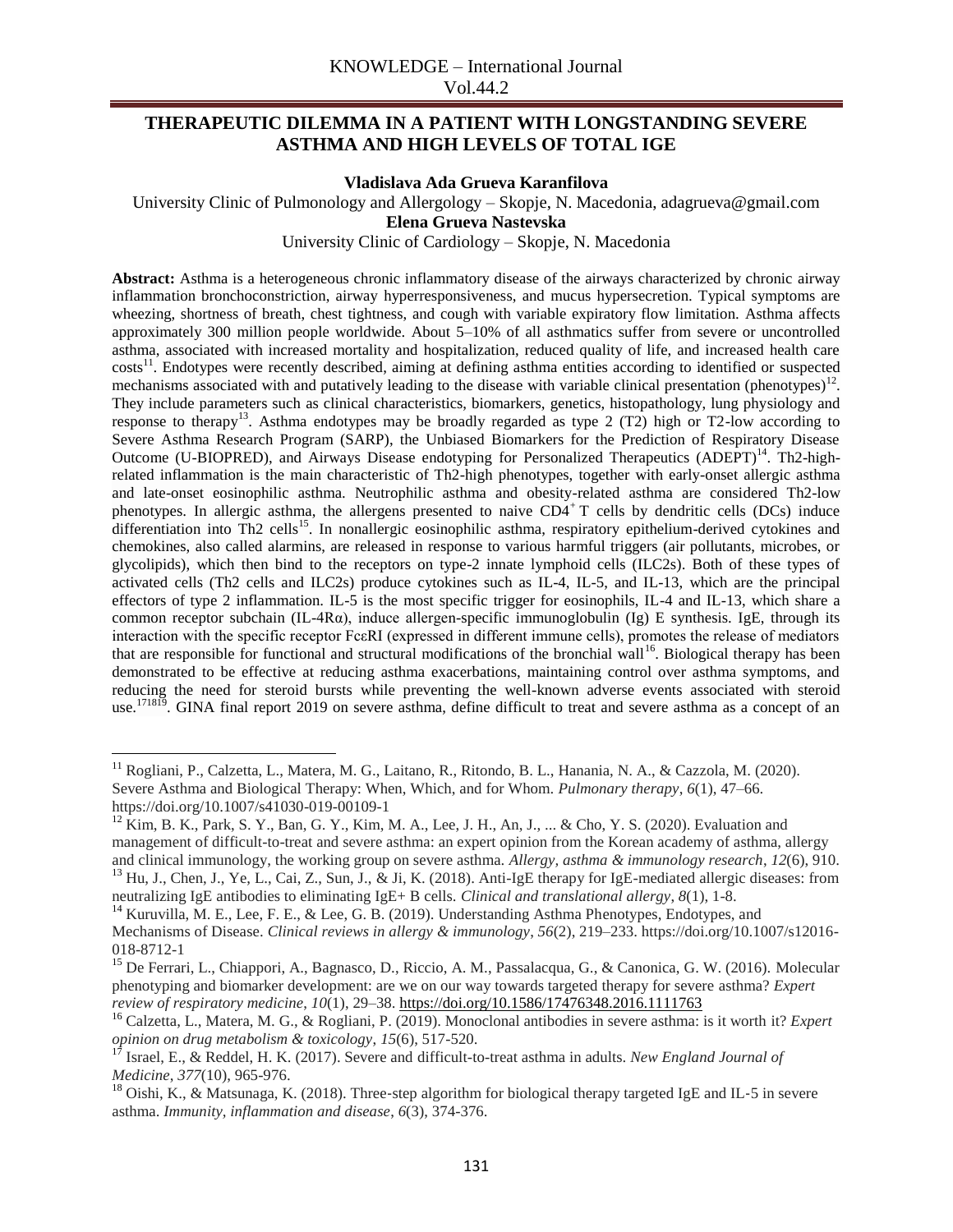uncontrolled asthma, which includes one or more of: poor symptom control (frequent symptoms or reliever use, limited activity or night waking) or frequent exacerbation (>2 /year requiring oral corticosteroids, or serious exacerbation >1/year requiring hospitalization. Taking into account the heavy burden of symptoms, exacerbations and most serious medication side-effects, timely and prompt assessment and evaluation of the patients with uncontrolled asthma is of great importance $^{2021}$ .

In this paper we will review treatment options and dilemmas of a 63 years old woman, with long standing severe asthma (> 15 years), chronic allergic rhinosinusitis and nasal polyposis. The patient was receiving regular asthma treatment, according to GINA step 4 and step 5 plus additional anti-allergy medications. She was experiencing frequent symptoms and she was using Salbutamol as a reliever >2 times per week, and had serious exacerbation which required hospitalization 2-3 times per year and treatment with i.v corticosteroids and on OSC on discharge. **Keywords**: Th2-high-related inflammation, severe asthma, nasal polyposis, positive SPT and High Levels of IgE.

### **1. CASE REPORT**

 $\overline{\phantom{a}}$ 

63 years old woman with long history of allergic asthma (>15years) and comorbid nasal polyposis (diagnosed 8 years) and chronic allergic rhinosinusitis ( >20 years) was frequently admitted to our hospital due to poor symptoms control and frequent exacerbation peculiarly in the spring allergy season. The initial diagnosis for asthma in our clinic was made 8 years ago, and she was treated with ICS, antihistamines, antileukotrienes, and nasal corticosteroid spray. Although the patient disclose that she had atopic dermatitis and allergic rhinitis long before she was diagnosed with asthma. Due to the persistent disease symptoms it was indicated, according to GINA Severe Asthma assessment, reassessment and reevaluation of the patient diagnosis.

- 63 years old woman, non-smoker (never smoked) and had no second hand tobacco exposure, worked as accountant. Known drug allergy to Paracetamol and Penicillin, and grass pollen allergy (first diagnosed 10 years ago). Has no pets.
- Comorbid diseases: Chronic allergic rhinosinusitis, Nasal polyposis and Atrial fibrillation (first diagnosed 4 years ago)
- BMI: 21,7 ( height:175cm; Weight: 65) Normal
- Her complaint wheezing and dry coughing accompanied with chest tightness, which become severe during the night or early in the morning
- On physical exam she had high pitched wheezes more pronounced on exhalation diffusely distributed.
- ECG: AF,  $hr \sim 75/min$ , normal axis and QRS complex with normal morphology and conductivity.
- Her initial, on admission lung function test was as following : FEV1=57% FVC=53% and FEV1/FVC=81%
- Pulsoxymetry = 98% and ear lobe blood gas analysis =  $pH$  7,37 PaCO2 = 4,56 kPa, PaO2 = 10,9 kPa, OSat=97,4% , HCO3-=25mmol/L
- Complete Blood analysis : Sedimetation=  $22/\text{mm/h}$  ; Hb=130 g/L; Hct=40% Erythrocytes =4,20x10<sup>12</sup>/ L Leucocytes=  $12.4 \times 10^9$ /L Thrombocytes-  $236 \times 10^9$ /L; Glucose= 5mmol/L, CRP=0,5 mg/L; Electrolytes: 140mmol/ k=4,54mmol/l Ca=2,53mmol/L; Urea=8,1 mmol/L Creatinine= 89 umol/L
- Sputum for microbiological examination was performed and was microscopic positive for leucocytes with normal oropharyngeal flora. Pneumoslide was positive for RSV IgG.
- Chest x-ray was performed and reviled only hyperinflation without signs for parenchymal opacities, and free f-c sinuses.

Before initiating treatment she was reassessed for asthma diagnosis using a simple bronchodilator responsiveness test : Before the test initial spirometry was performed, then the patient was asked fully and slowly to exhale , and then to inhale slowly and deeply, until reaching TLC, a short-acting  $\beta_2$ -bronchodilator, salbutamol, holding the breath for 5-10 seconds, and then exhale. The dose of salbutamol was of 100 µg (1 puff) using a valved chamber.

<sup>&</sup>lt;sup>19</sup> Holgate, S. T., Chuchalin, A. G., Hebert, J., Lötvall, J., Persson, G. B., Chung, K. F., ... & Omalizumab 011 International Study Group. (2004). Efficacy and safety of a recombinant anti‐immunoglobulin E antibody (omalizumab) in severe allergic asthma. *Clinical & Experimental Allergy*, *34*(4), 632-638.

 $^{20}$  Holguin, F., Cardet, J. C., Chung, K. F., Diver, S., Ferreira, D. S., Fitzpatrick, A., ... & Bush, A. (2020). Management of severe asthma: a European respiratory society/American thoracic society guideline. *European respiratory journal*, *55*(1).

<sup>&</sup>lt;sup>21</sup> Global Initiative for Asthma (GINA). Global strategy for asthma management and prevention. 2019.Diagnosis and Management of Difficult-to-treat and Severe Asthma in adolescent and adult patients https://ginasthma.org/wpcontent/uploads/2019/04/GINA-Severe-asthma-Pocket-Guide-v2.0-wms-1.pdf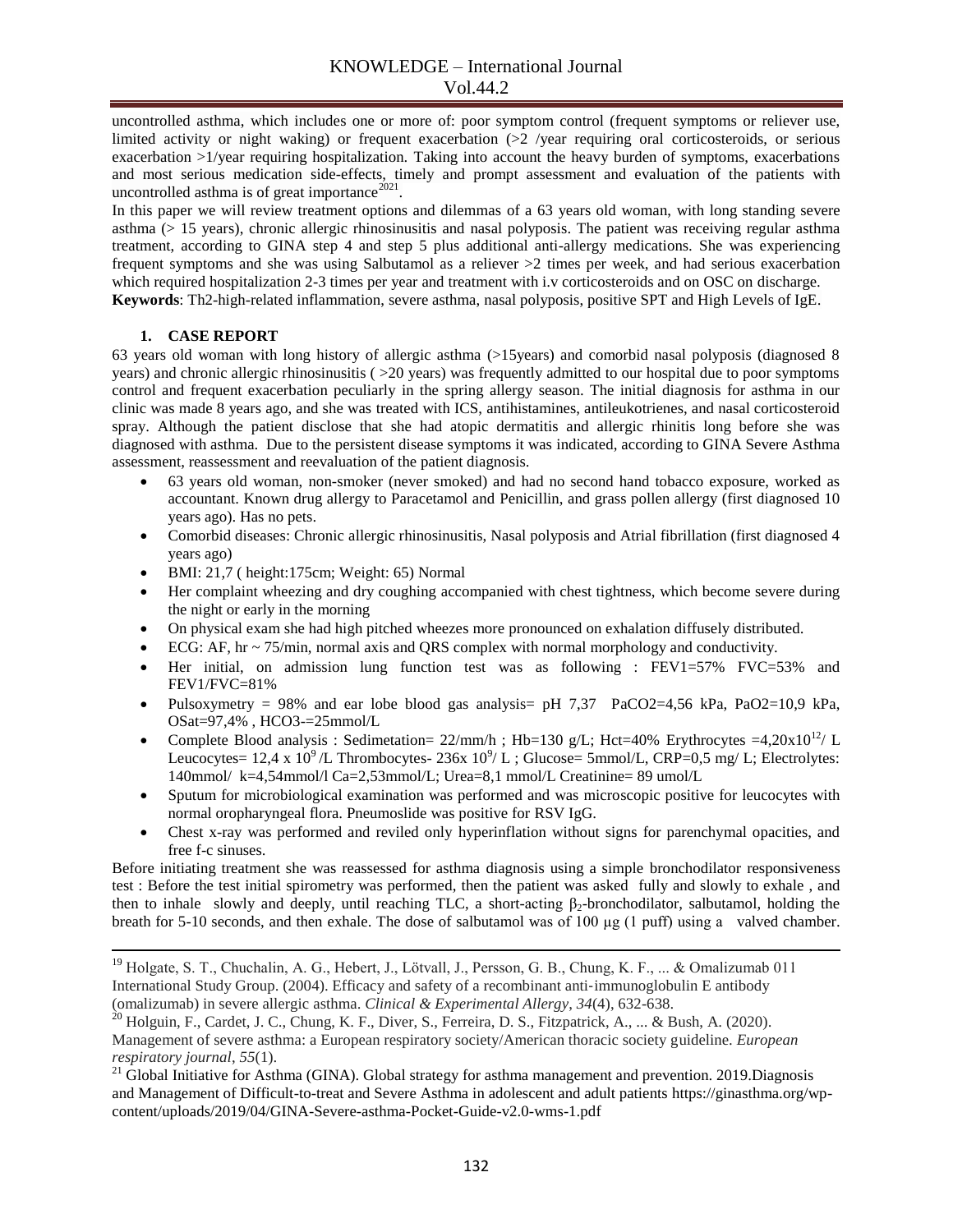The procedure was performed twice, total 200 µg of salbutamol, because the positive AFF diagnosis. After 15-20 minutes another spirometry test was performed, giving positive response to a bronchodilator with an increase of 21% and an absolute value of 400mL compared to baseline  $FEVI^{22}$  confirming the diagnosis of asthma. FEV1=57% FVC=53% and FEV1/FVC=81% (baseline) and after bronchodilator FEV1=71% and FVC=74%.

Assessment of the inhaler technique was made, and she had excellent systemic approach of exhaling, holding breath and inhaling again. $^{23}$ 

She was treated with systemic corticosteroids starting dosage 60 mg, and gradually lowering dose until oral CS was given , short course of antibiotic therapy (macrolide- Azithromycin) intravenous for 3 days, and 3 days with oral Azithromycin, nasal ICS therapy . On discharge was prescribed asthma treatment therapy according to GINA step 4 and 5: Budesonide/ formotetrol 320 /9mcg (2 actuations of 160 mcg/4.5 mcg, q12hr; not to exceed 320 mcg/9 mcg q12hr, Oral CS, with gradually lowering dose (In the morning , after breakfast : 3 days 20mg once daily ,then 3 days 10mg once daily and 3 days 5mg once daily), Tiotropium bromide 2,5mcg Anti-leukotriene agent (Montelucast 10mg) once daily, and Tiotropium bromide 2,5mcg two puffs, as add-on therapy for uncontrolled asthma. The patient was rescheduled for control visit in 3 months.

## **2. FOLLOW UP**

On follow up the patient complained again for poor symptom control such as wheezes 2-3 times per week, night waking and in one occasion requiring short course of oral corticosteroids and additional salbutamol once-twice per week . The patients was scheduled for phenotypic assessment : Sensitization on skin prick testing and specific IgE, Total Serum IgE, blood eosinophils, FeNo and sputum eosinophils was not done.

 Skin prick testing for inhalant allergen was performed using positive and negative controls, asking the patient about medication that could interfere with the skin test and taking a 3mm diameter cut of as a definition as positive test. All solutions and positive and negative controls were manufactured by Allergopharma GmBH & Co. KG, Reinbek, Germany<sup>24</sup>: The test revealed : positive for Dermatophoides. Pteronysimus et farinae, and grass pollen (Phleum pratense-Timothy grass) Birch pollen, and weeds (Ragweed)

In current medical practice, analysis for circulating specific and total IgE antibodies in serum, as well as the clinical history and SPT are considered to be standard methods to differentiate sensitized from non-sensitized patients and as confirmation for allergen in question.<sup>25</sup>

- ImmunoCAP quantitative test revealed very high total IgE levels as well specific IgE levels in serum:
	- o d1 Dermatophagoides pteronyssinus House dust mite and
	- o d2 Dermatophagoides farinae House dust mite
	- o g5 Rye-Grass Lolium perenne
	- $\circ$  t3 Birch tree
	- o And Total IgE of 1001 IE
	- o m3 Aspergillus fumigatus was negative(not detected)
- Blood eosinophils were 230µl

 $\overline{\phantom{a}}$ 

The patient was not eligible for trial of biologic therapy with anti-IgE monoclonal antibody, Omalizumab.<sup>26</sup>

 $^{22}$  Sim, Y. S., Lee, J. H., Lee, W. Y., Suh, D. I., Oh, Y. M., Yoon, J. S., ... & Chang, J. H. (2017). Spirometry and bronchodilator test. *Tuberculosis and respiratory diseases*, *80*(2), 105.

 $^{23}$  Inhaler choice in primary practice K.R. Chapman\*, T.H. Voshaar# and J.C. Virchow"

<sup>&</sup>lt;sup>24</sup> Wagner, N., & Rudert, M. (2019). Sensitivity and specificity of standardised allergen extracts in skin prick test for diagnoses of IgE-mediated respiratory allergies. *Clinical and translational allergy*, *9*(1), 1-8.

<sup>&</sup>lt;sup>25</sup> Wagner, N., & Rudert, M. (2019). Sensitivity and specificity of standardised allergen extracts in skin prick test for diagnoses of IgE-mediated respiratory allergies. *Clinical and translational allergy*, *9*(1), 1-8.

<sup>&</sup>lt;sup>26</sup> Chang, T. W., Chen, J. B.,  $\&$  Chu, C. Y. (2012). The pharmacological mechanisms of omalizumab in patients with very high IgE levels—clues from studies on atopic dermatitis. *Dermatologica Sinica*, *30*(4), 147-153.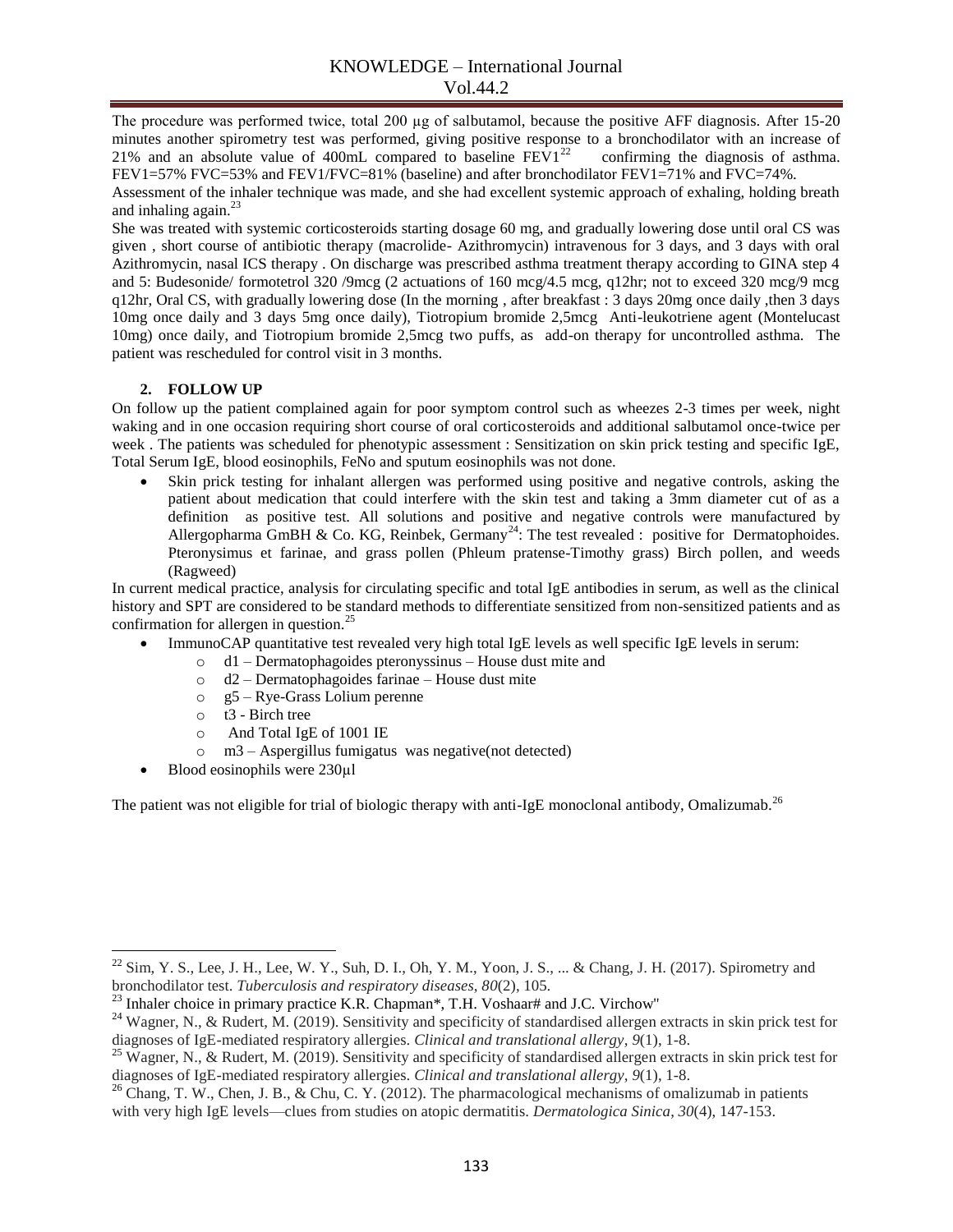## KNOWLEDGE – International Journal Vol.44.2

#### Table 1. Subcutaneous XOLAIR Doses Every 2 or 4 Weeks\* for Patients 12 Years of Age and Older with Asthma

| Pretreatment<br>Serum IgE<br>(IU/mL) | Dosing<br>Freq. | <b>Body Weight</b> |             |                     |                          |  |  |  |  |  |
|--------------------------------------|-----------------|--------------------|-------------|---------------------|--------------------------|--|--|--|--|--|
|                                      |                 | $30 - 60$ kg       | $>60-70$ kg | $>70-90$ kg         | $>90-150$ kg             |  |  |  |  |  |
|                                      |                 | Dose $(mg)$        |             |                     |                          |  |  |  |  |  |
| $>30-100$                            | Every           | 150                | 150         | 150                 | 300                      |  |  |  |  |  |
| $>100-200$                           | $\overline{4}$  | 300                | 300         | 300                 | 225                      |  |  |  |  |  |
| $>200-300$                           | weeks           | 300                | 225         | 225                 | 300                      |  |  |  |  |  |
| $>300-400$                           | Every           | 225                | 225         | 300                 |                          |  |  |  |  |  |
| $>400-500$                           | $\overline{2}$  | 300                | 300         | 375                 |                          |  |  |  |  |  |
| $>500 - 600$                         | weeks           | 300                | 375         |                     | <b>Insufficient Data</b> |  |  |  |  |  |
| $>600-700$                           |                 | 375                |             | to Recommend a Dose |                          |  |  |  |  |  |

Subcutaneous doses to be administered every 4 weeks

Subcutaneous doses to be administered every 2 weeks

27

Table 3. Subcutaneous XOLAIR Doses Every 2 or 4 Weeks\* for Adult Patients with **Nasal Polyps** 

| Pretreatment<br>Serum IgE<br>(IU/mL)                | Dosing<br>Freq.                 | Bodyweight     |                |                |                |                                              |                |                 |                  |  |  |
|-----------------------------------------------------|---------------------------------|----------------|----------------|----------------|----------------|----------------------------------------------|----------------|-----------------|------------------|--|--|
|                                                     |                                 | $>30-40$<br>kg | $>40-50$<br>kg | $>50-60$<br>kg | $>60-70$<br>kg | $>70-80$<br>kg                               | $>80-90$<br>kg | $>90-125$<br>kg | $>125-150$<br>kg |  |  |
|                                                     |                                 | Dose $(mg)$    |                |                |                |                                              |                |                 |                  |  |  |
| $30 - 100$                                          | Every<br>4<br>Weeks             | 75             | 150            | 150            | 150            | 150                                          | 150            | 300             | 300              |  |  |
| $>100 - 200$                                        |                                 | 150            | 300            | 300            | 300            | 300                                          | 300            | 450             | 600              |  |  |
| $>200 - 300$                                        |                                 | 225            | 300            | 300            | 450            | 450                                          | 450            | 600             | 375              |  |  |
| $>300 - 400$                                        |                                 | 300            | 450            | 450            | 450            | 600                                          | 600            | 450             | 525              |  |  |
| $>400 - 500$                                        |                                 | 450            | 450            | 600            | 600            | 375                                          | 375            | 525             | 600              |  |  |
| $>500 - 600$                                        |                                 | 450            | 600            | 600            | 375            | 450                                          | 450            | 600             |                  |  |  |
| $>600 - 700$                                        |                                 | 450            | 600            | 375            | 450            | 450                                          | 525            |                 |                  |  |  |
| $>700 - 800$                                        | Every<br>$\mathcal{D}$<br>Weeks | 300            | 375            | 450            | 450            | 525                                          | 600            |                 |                  |  |  |
| $>800 - 900$                                        |                                 | 300            | 375            | 450            | 525            | 600                                          |                |                 |                  |  |  |
| $>900 - 1000$                                       |                                 | 375            | 450            | 525            | 600            |                                              |                |                 |                  |  |  |
| $>1000 - 1100$                                      |                                 | 375            | 450            | 600            |                |                                              |                |                 |                  |  |  |
| $>1100 - 1200$                                      |                                 | 450            | 525            | 600            |                | <b>Insufficient Data to Recommend a Dose</b> |                |                 |                  |  |  |
| $>1200 - 1300$                                      |                                 | 450            | 525            |                |                |                                              |                |                 |                  |  |  |
| $>1300 - 1500$                                      |                                 | 525            | 600            |                |                |                                              |                |                 |                  |  |  |
| *Dosing frequency:                                  |                                 |                |                |                |                |                                              |                |                 |                  |  |  |
| Subcutaneous doses to be administered every 4 weeks |                                 |                |                |                |                |                                              |                |                 |                  |  |  |
| Subcutaneous doses to be administered every 2 weeks |                                 |                |                |                |                |                                              |                |                 |                  |  |  |
| <b>Duration of Therapy</b>                          |                                 |                |                |                |                |                                              |                |                 |                  |  |  |

Periodically reassess the need for continued therapy based upon the patient's disease severity and level of symptom control.

28

Taking into account the patient history of severe allergy as well as the contraindications for a trial with Omalizumab because of the very high level of total IgE and body weight of 65kg the patient was treated with standard asthma treatment for another 5 months when another reevaluation was scheduled. Additional therapy of antihistamines was given for 4 months (allergy season).

After 5 months the patients had two hospitalization and was still with poor symptom control, and taking salbutamol as a reliever, despite the given high dose ICS/LABA and add-on tiotropium bromide therapy. Patient's total IgE was reevaluated, due to the fact that the first test was made at the beginning of allergy season. The Patient's Total IgE was still high (860 IU/L) but only in the group for administration of subcutaneous Omalisumab in asthma patients, but not for treatment of nasal polyposis.<sup>2</sup>

 $\overline{\phantom{a}}$  $^{27}$  https://www.gene.com/download/pdf/xolair\_prescribing.pdf

<sup>&</sup>lt;sup>28</sup> https://www.gene.com/download/pdf/xolair\_prescribing.pdf

<sup>&</sup>lt;sup>29</sup> Hamelmann, E. (2007). The rationale for treating allergic asthma with anti-IgE. *European Respiratory Review*, *16*(104), 61-66.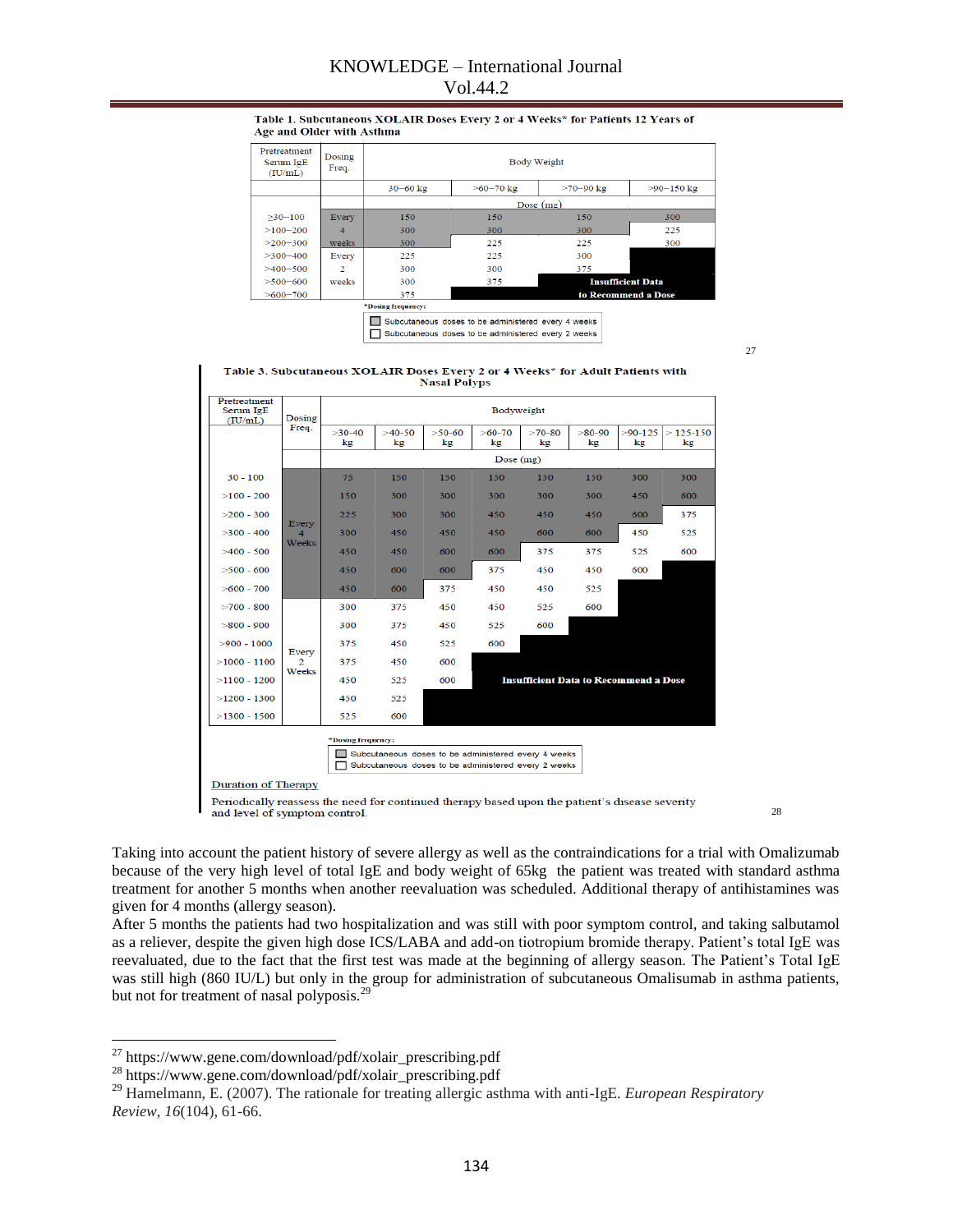The treatment was started with initiate dose of 300mg subcutaneous injection every 2 weeks. After 4 weeks total serum IgE (IU/mL) was measured and the weight of the patient before the start of the treatment. The patient had no complaints for night waking, wheezes and dry cough, the total IgE levels were lowered to 640IU/L. Pulmonary lung function test were performed , spirometry and BODYplethismography , giving very much improved results: FEV1=90% FVC=91% FEV1/FVC=78%. The previous asthma treatment was replaced, step down, with lowered doses of ICS ( Budesonide/formoterol 160mcg/4,5 mcg , 2 actuations of 160 mcg/4.5 mcg, q12hr) and Tiotropium bromide 2,5 mcg 2puffs once daily, and she was scheduled for another visit in one month.

When treating patient with long established chronic disease, poor symptom control and high exacerbation rate is very challenging as for the physician as well for the patient. Reevaluation and reassessment of the patient's symptoms and signs of disease is crucial for successful treatment.

### **REFERENCES**

- Calzetta, L., Matera, M. G., & Rogliani, P. (2019). Monoclonal antibodies in severe asthma: is it worth it? *Expert opinion on drug metabolism & toxicology*, *15*(6), 517-520.
- Chang, T. W., Chen, J. B., & Chu, C. Y. (2012). The pharmacological mechanisms of omalizumab in patients with very high IgE levels—clues from studies on atopic dermatitis. *Dermatologica Sinica*, *30*(4), 147-153.
- De Ferrari, L., Chiappori, A., Bagnasco, D., Riccio, A. M., Passalacqua, G., & Canonica, G. W. (2016). Molecular phenotyping and biomarker development: are we on our way towards targeted therapy for severe asthma? *Expert review of respiratory medicine*, *10*(1), 29–38. <https://doi.org/10.1586/17476348.2016.1111763>
- Global Initiative for Asthma (GINA). Global strategy for asthma management and prevention. 2019.Diagnosis and Management of Difficult-to-treat and Severe Asthma in adolescent and adult patients https://ginasthma.org/wp-content/uploads/2019/04/GINA-Severe-asthma-Pocket-Guide-v2.0-wms-1.pdf
- Global Initiative for Asthma. Global Strategy for asthma management and prevention update 2020 https://ginasthma.org/gina-reports/
- Hamelmann, E. (2007). The rationale for treating allergic asthma with anti-IgE. *European Respiratory Review*, *16*(104), 61-66.
- Holgate, S. T., Chuchalin, A. G., Hebert, J., Lötvall, J., Persson, G. B., Chung, K. F., ... & Omalizumab (2004). 011 International Study Group. Efficacy and safety of a recombinant anti-immunoglobulin E antibody (omalizumab) in severe allergic asthma. *Clinical & Experimental Allergy*, *34*(4), 632-638.
- Holguin, F., Cardet, J. C., Chung, K. F., Diver, S., Ferreira, D. S., Fitzpatrick, A., ... & Bush, A. (2020). Management of severe asthma: a European respiratory society/American thoracic society guideline. *European respiratory journal*, *55*(1).
- Hu, J., Chen, J., Ye, L., Cai, Z., Sun, J., & Ji, K. (2018). Anti-IgE therapy for IgE-mediated allergic diseases: from neutralizing IgE antibodies to eliminating IgE+ B cells. *Clinical and translational allergy*, *8*(1), 1-8.
- Israel, E., & Reddel, H. K. (2017). Severe and difficult-to-treat asthma in adults. *New England Journal of Medicine*, *377*(10), 965-976.
- Inhaler choice in primary practice K.R. Chapman\*, T.H. Voshaar# and J.C. Virchow"
- Kim, B. K., Park, S. Y., Ban, G. Y., Kim, M. A., Lee, J. H., An, J., ... & Cho, Y. S. (2020). Evaluation and management of difficult-to-treat and severe asthma: an expert opinion from the Korean academy of asthma, allergy and clinical immunology, the working group on severe asthma. *Allergy, asthma & immunology research*, *12*(6), 910.
- Kuruvilla, M. E., Lee, F. E., & Lee, G. B. (2019). Understanding Asthma Phenotypes, Endotypes, and Mechanisms of Disease. *Clinical reviews in allergy & immunology*, *56*(2), 219–233. https://doi.org/10.1007/s12016-018- 8712-1
- Oishi, K., & Matsunaga, K. (2018). Three‐step algorithm for biological therapy targeted IgE and IL‐5 in severe asthma. *Immunity, inflammation and disease*, *6*(3), 374-376.
- Rogliani, P., Calzetta, L., Matera, M.G. *et al.* (2020). Severe Asthma and Biological Therapy: When, Which, and for Whom. *Pulm Ther* **6,** 47–66 https://doi.org/10.1007/s41030-019-00109-1
- Rogliani, P., Calzetta, L., Matera, M. G., Laitano, R., Ritondo, B. L., Hanania, N. A., & Cazzola, M. (2020). Severe Asthma and Biological Therapy: When, Which, and for Whom. *Pulmonary therapy*, *6*(1), 47–66. https://doi.org/10.1007/s41030-019-00109-1
- Sim, Y. S., Lee, J. H., Lee, W. Y., Suh, D. I., Oh, Y. M., Yoon, J. S., ... & Chang, J. H. (2017). Spirometry and bronchodilator test. *Tuberculosis and respiratory diseases*, *80*(2), 105.
- Wagner, N., & Rudert, M. (2019). Sensitivity and specificity of standardised allergen extracts in skin prick test for diagnoses of IgE-mediated respiratory allergies. *Clinical and translational allergy*, *9*(1), 1-8.